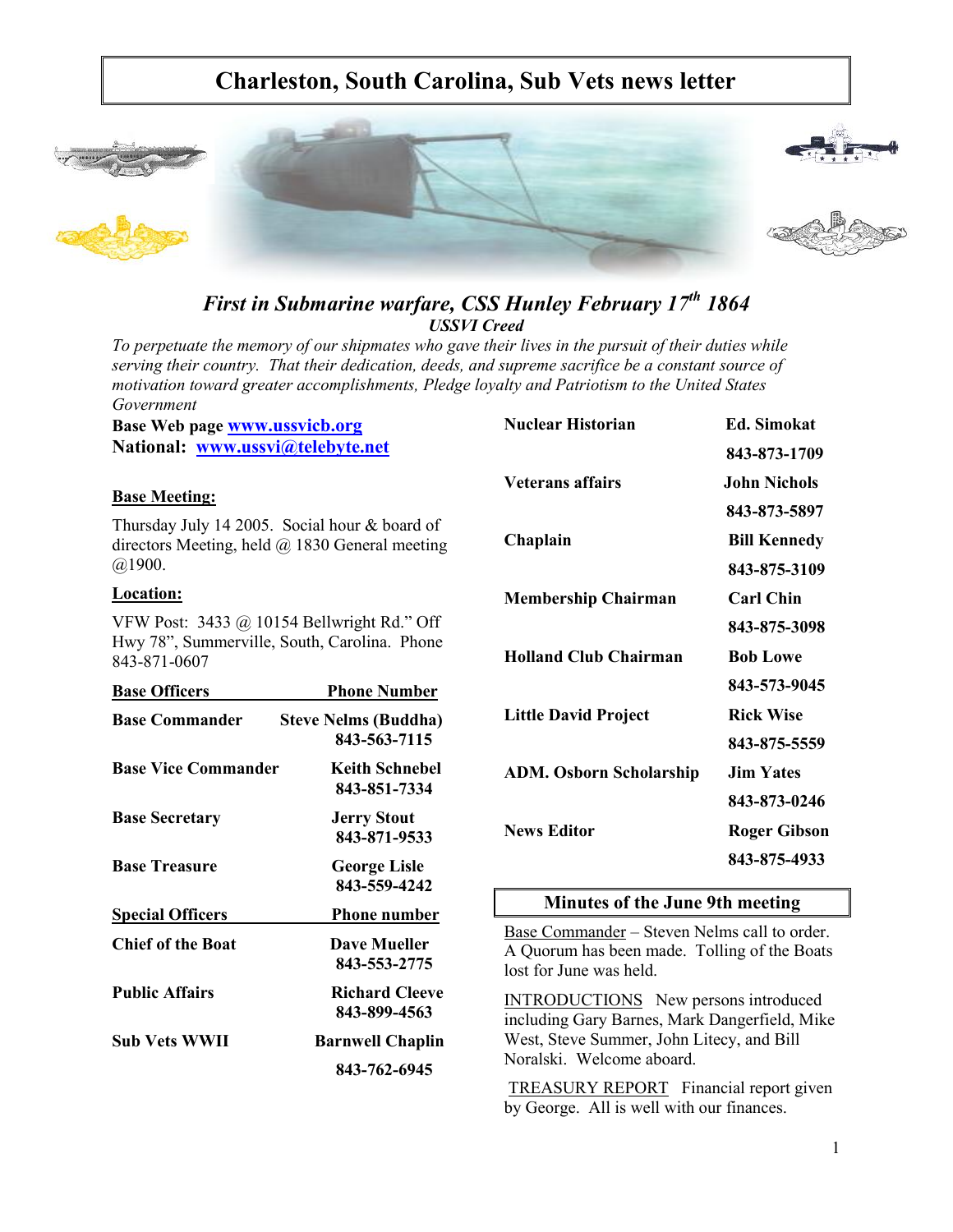SECRETARY REPORT Minutes approved as written.

STOREKEEPER REPORT Curly has requested to step down from Storekeeper duties. He will serve until a replacement is found.

CHAPLIN REPORT Mac McCollum has been moved to a Rehabilitation Center. Barnwell Chaplin is recovering at a Nursing center. Our prayers to Roger and Shelia Gibson! On their loss of their Family Pet and recently the sudden death! of their son-in-law! Panama Jack was in a wreck and is recovering.

PUBLIC AFFAIRS Web site up and running! Take a look at it. A new Link has been established for the James B. Osborn Memorial Scholarship. Take a look under www.ussvicb.com. A group picture will be taken at the Little David Memorial Monday. Thanks to all that helped in the restoration in painting last month.

SUBVETS WWII June  $16<sup>th</sup>$  is the next WWII meeting at Ryan's. All are welcome to attend. Additional members are needed to keep the organization going. There are only a handful of members. Meeting is held the 3<sup>rd</sup> Thursday of every other month.

COB REPORT Please continue to help out with clean-up after the meeting. Casino Nite(s) are successful;. Several have been held so far and have brought in a handful of profit. COB went into detail on the upcoming events. Follow the emails as there are several flash messages of importance. Panama Jack was in a wreck and is recovering. Next Poker night will be announced. All are welcome to attend. If any members need business cards! (generic), they available from the COB.

Son of Confederate Veteran Mark Dangerfield was recognized for the outstanding workmanship and leadership in designing, building and finishing the Memorial to the Little David. Mark was inducted as an Honorary Member of USSVI Charleston Base.

DAV was in town on the  $24<sup>th</sup>$  of May. If you missed it, see John Wall at the Dorchester County Government Building on M/W/F from 0900 to 1400. Other days, he is in St. George. The RAO update and contact phone number is on the Web Site.

#### NEW BUSINESS

Amberjack Meeting with Charleston's Mayor, The Honorable Joseph Riley went well. Restoration has commenced. Emerson is in charge.

Our Base Commander has been asked to be the guest speaker during the Base Commander's Breakfast at Kansas City Submarine Convention. Buddha was extremely humbled by this invitation and will be proud to represent the entire Charleston Base Personnel. He was selected as Charleston Base has been very successful in recruitment of new members and continues to have great turn-out of men at their meetings. Well done Buddha. By the way,

Carl Chin announced that the scholarship, fund raising is going well.

 A steering committee was called. Minutes are in the May newsletter. Buddha will need lots of help from all members to make this convention a gallant success. We will do a much better job that National will be proud of.

HOLLAND CLUB PRESENTATION Held with the following member: Bobby Lowe.

Bobby Lowe has volunteered to be the Holland Club Coordinator for the Charleston Base.

OLD BUSINESS The Garage Sale has been cancelled until further notice.

Submarine Vet Picnic scheduled for Saturday June  $11<sup>th</sup>$ , 2005 at 3:00 PM. We will need help in setting up and taking down.

#### GOOD OF THE ORDER

No members raised their hands for the Joke. The Nuclear Orator was silent tonight.

Contact the COB for information.

Meeting adjourned.

*Jerry Stout, Base Secretary.*

**\*\* End of the minutes for June, 2005 \*\***

#### **Base Commander:**

Opened the meeting with a prayer and the Pledge of allegiance to our Flag Tolling of the bell for boats lost.

**July Subs Lost S-28 (SS-133) July 4, 1944, Robalo (SS-273) July 26, 1944**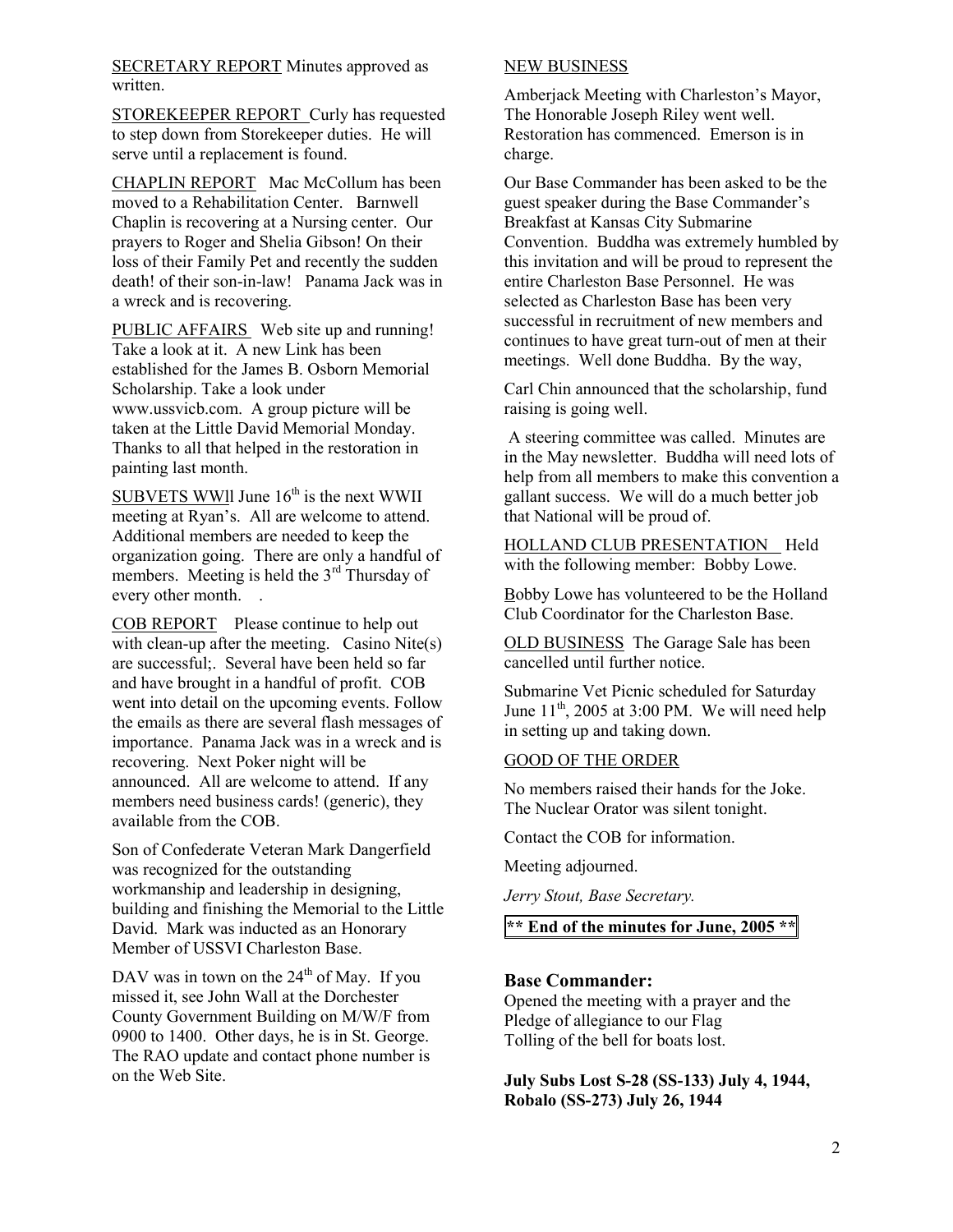Two things to cover, we need a **Store Keeper** to replace Curley and a **Reporter** to assist Richard Cleve

#### **CHIEF OF THE BOAT DAVE MUELLER INPUT:**

**None!**

#### **Editor's notes**



#### **Cold war memorial:**

Three new benches were added to the cold war memorial at the patriot point June 21 in Mt Pleasant, the Alexander Hamilton SSNB 617, the Woodrow Wilson SSBN 624 and the Simon Bolivar SSBN 641. There were representatives from each of the crews during the dedication.

Capt. George Lisle gave a good talk on the history of the Alexander Hamilton along with the members of the Woodrow Wilson. Those who haven't been to the Cold war memorial you should take a trip and see a little history and bring back some old memories.

There have been some changes in the news letter as not to confuse our readers in the basic format is changed to make it easier to understand (the nuclear types have to be able to understand what they are reading)

Some people have problems downloading due to a large file and takes forever, Carl Chin has taught various computer class's and has straightened out the mess with Carl and Richard we now can send the news letter with out sending an attachment and print it out without losing some of the text, that's great, and **"shipmates" this is what team work is all about!**

**New base special officer's assignments!**

Take note! Holland club Bob Lowe, little David Project to Rick Wise, membership chairman, Carl Chin, Adm. Osborn scholarship, Jim Yates and Roger Gibson News letter editor.

#### **Our June picnic**

Good turnout and a good time held by all, to the set up and clean up crews, thanks



#### **Our June picnic**

Special thanks to "Sparger" our Chef for the day! Good turnout and a good time held by all, to the set up and clean up crews, thanks. Also we had the depth charge drawing and TV raffle for Adm. Osborn scholarship fund; both were won by guests of our members again thanks for all those who helped us in this worthy cause.

# **Reporters!**

We are looking for some, the base is getting bigger and news needs to be sent out to keep everyone abreast of thing happening and are about to happen, national is looking at us and wondering why we have such a large base and when their phone rings **"National"** they get nervous it might be Steve Nelms at the other end.

**Life Membership Dues Information for National Age 45 and younger \$500 Age 46-55-\$400 Age56-65-\$300 Age 66-75-\$200 Age 76 and older \$100**

Normal dues for National! **\$20** per year, **\$55** for three years or **\$90** for five years, this is just a reminder.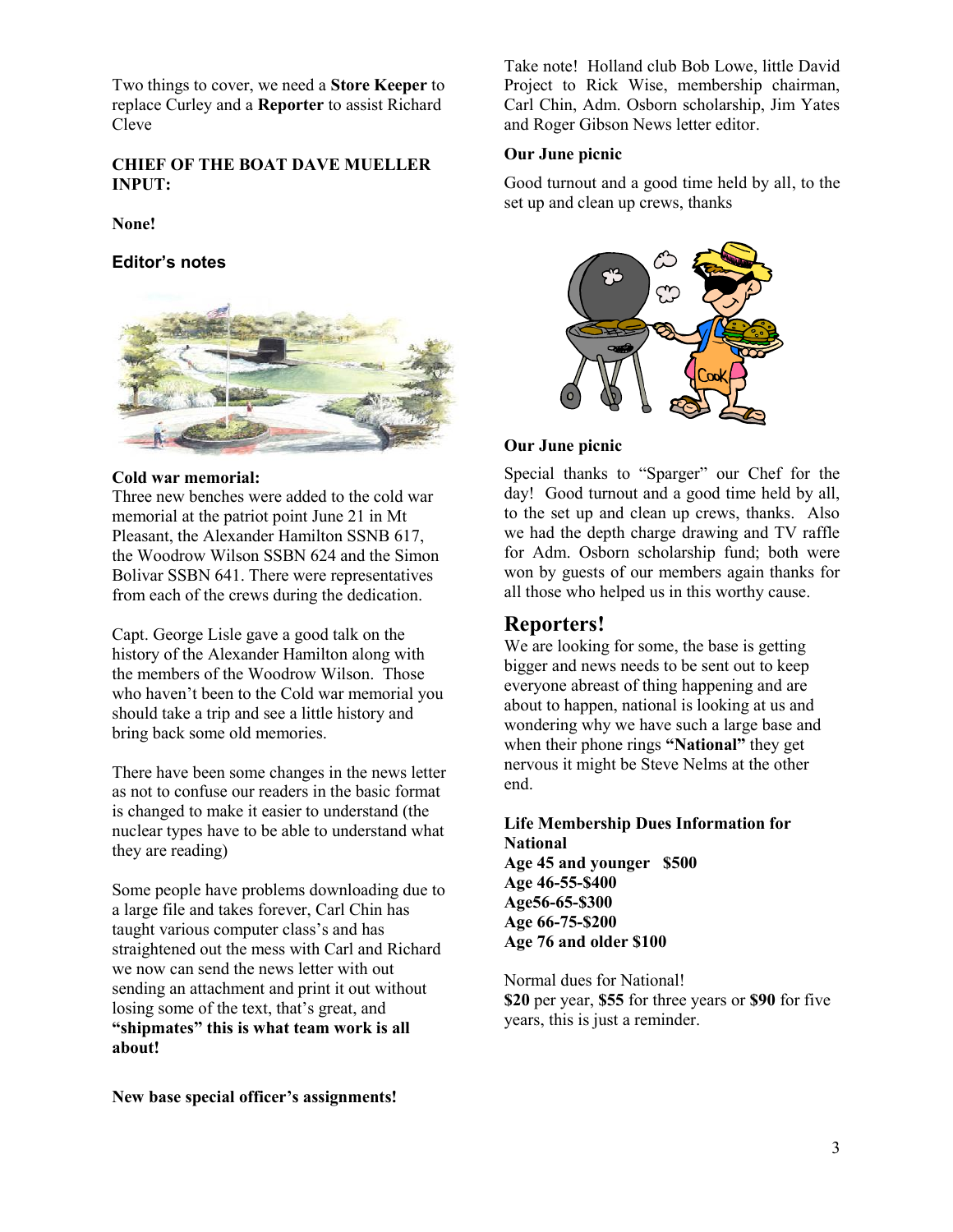

**Bognar, Cowman, Deal, Fledderjohn, Kennedy, Madison, Menefee, Simpo, Yates, Stuffle, Strukely, Stuffle, Stoll, Petersen, Freshour, Dasch, Menefee, Kennedy, Owens**

**WW II Sub Vets swamp fox chapter**





**Sub vets "USSVI'** can join the WWII Sub-Vets as associate members, there are only around 3000 members left in the States, they need our help, as our Creed states, "To perpetuate the memory" they need to kept alive in our hearts and memories.

There is also a need for us to step in and take some office positions until they disband which might be sooner than you think; we are now allowed to take positions which were previously not permitted. Remember the next meeting will be in August start thinking if you would like to join and if you would be interested in taking one of the leadership positions.

**Sick List!**

Barney is doing well with his therapy and is slowly getting his strength back.



## **Edgar "Mac" McCollum RMCS (SS) Holland Club Member June 16, 1925 June 27 2005**

Mac was a WWII Submarine Veteran, qualified on the Plunger SS179 in 1944 and continued his service until retirement; he was active in the Swamp fox and the USSVI chapters, Mac you will be missed by your shipmates, you always had a smile and a helping hand when needed, it was a honor just to know you and talk to you and share our stories, your attitude was always positive even in your illness you looked on the good side God bless you, your orders have been written you are now under Gods Command, good bye my friend, good bye! He will be cremated and buried at sea but there will be a memorial service.

We also lost an other shipmate: Walter S Brown age 54, died June 16, 2005, rest your oars shipmate

Continue Praying for our troops Lord Keep them out of harms way be with them always send your angel's to watch over them.